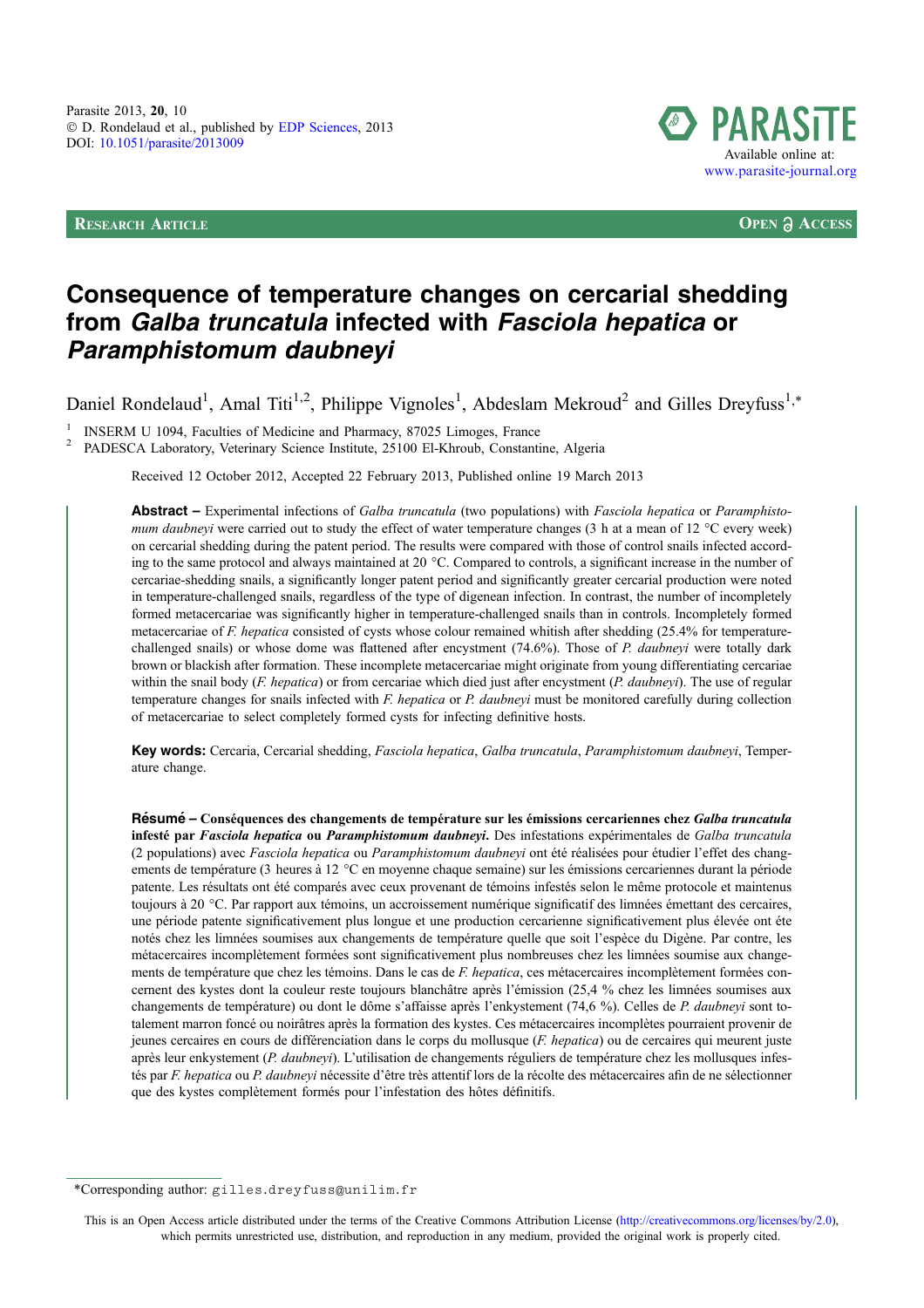# Introduction

Different factors (reviewed by Smyth & Halton  $[15]$  $[15]$  $[15]$ ) may have an influence on the emergence of cercariae from their snail hosts. Among these factors, temperature and light are often cited. However, the influence of these factors is also trematode-specific. In the model Galba truncatula-Fasciola hepatica, the release of cercariae was optimum at a constant temperature of 20  $^{\circ}$ C (for snail populations highly susceptible to the parasite) and decreased when the temperature was lowered [[4](#page-5-0), [8,](#page-5-0) [9](#page-5-0)]. In contrast, in the model G. truncatula-Paramphistomum daubneyi, only few cercariae emerged from G. truncatula at 20  $^{\circ}$ C and occurred only if infected snails were subjected to temperatures fluctuating daily from  $6-8$  °C to 20 °C [[1,](#page-5-0) [2\]](#page-5-0). In both cases, the number of snails containing cercariae but dying without emission remained low at 20  $\rm{^{\circ}C}$  (*F. hepatica*) or during fluctuations from 6–8 °C to 20 °C (*P. daubneyi*), and was significantly higher for opposite temperatures (20  $\degree$ C, for example, for *P. daubneyi*).

The use of regular temperature changes to induce cercarial release from infected snails has already been used in the case of Lymnaeidae. However, the conditions used to cause these temperature changes are variable. Infected lymnaeids can be placed on ice [\[5](#page-5-0)], in the refrigerator [\[11](#page-5-0)] or in 6–8  $^{\circ}$ C water during each daily change  $[1, 2]$  $[1, 2]$  $[1, 2]$ . The use of such low temperatures, even during a short time, may cause mortality of infected snails which are generally less resistant to environmental changes than uninfected ones [[13](#page-5-0)]. Moreover, the repetitive use of this method over time did not always give the same results for shedding because F. hepatica cercariae, for example, did not mature at the same time  $[3]$  $[3]$  and there was a 6–8 day periodicity in cercarial shedding for some snails infected with this digenean [\[18\]](#page-6-0). In view of these data, a change in water temperature, compatible with natural fluctuations of this parameter existing in snail habitats in the spring, would be interesting to study its effects and its consequences on cercarial shedding from G. truncatula. To verify this possibility, snails experimentally infected with F. hepatica or P. daubneyi were subjected during the patent period to a constant temperature of 20  $^{\circ}$ C, or a temperature change every week (snail dishes were placed at a mean temperature of 12 °C during 3 h before being replaced at 20 °C).

# Materials and methods

# Snails and parasites

Both G. truncatula populations (A) and (B) were chosen on the fact that high numbers of snails died without emission (in spite of numerous free cercariae within snail bodies) when experimentally infected with local miracidia of F. hepatica at 20  $\degree$ C [\[17](#page-6-0)]. Their habitats were road ditches on the respective communes of Châteauponsac (46°8'2" N, 1°17'30" E) and Rancon (46°6'54" N, 1°10°34" E), department of Haute Vienne, central France. As these sites were located on acid soil, the maximum height of adult snails ranged from 8 to 9 mm. Three hundred snails, measuring 4 mm in height and belonging to the spring generation, were collected from each site. Thirty adult snails for each site were also dissected under a stereomicroscope to verify the absence of trematode larval forms within

their body at the time of their collection. After their collection, snails were kept in the laboratory at 20  $^{\circ}$ C during 48 h for temperature acclimatization before being exposed to miracidia.

Fasciola hepatica eggs were collected from the gall bladders of heavily infected cattle at the slaughterhouse of Limoges, department of Haute Vienne. To obtain P. daubneyi eggs, adult worms were collected from the rumen of the same cattle and placed in a saline solution (NaCl, 0.9%; glucose, 0.45%) for 4 h at 37 °C. All eggs were washed several times with spring water and were incubated at 20  $^{\circ}$ C for 20 days in the dark in order to obtain miracidia [\[12\]](#page-5-0).

#### Experimental protocol

Four hundred snails [\(Table 1](#page-2-0)) were individually exposed to F. *hepatica* (two miracidia per snail for 4 h at 20  $^{\circ}$ C in 3.5 mL of spring water). The same protocol was used for the other 200 snails exposed to P. daubneyi. They were then individually raised in 35-mm Petri dishes (volume of spring water, 3.5 mL) according to the method by Rondelaud et al. [\[14\]](#page-5-0). Snails were fed with a piece of dried lettuce leaf and another of dead grass (Molinia caerulea), while oxygenation of the water layer was ensured by a piece of live spring moss (Fontinalis sp.). The dissolved calcium in spring water was 35 mg/L. Petri dishes were placed in an air-conditioned room at a constant temperature of 20  $^{\circ}C$  ( $\pm 1$   $^{\circ}C$ ) and a diurnal photophase of 10 h involving a light intensity of 3,000–4,000 lux over dish tips.

At day 30 post-exposure (p.e.), the surviving snails from each group were divided into two subgroups, as indicated in [Table 1](#page-2-0). Spring water and food were changed between 1 p.m. and 5 p.m. if necessary. When the first cercarial shedding occurred, the Petri dishes containing snails of four subgroups (temperature-challenged snails) were placed every week at a mean temperature of 12 °C (minimum-maximum, 10–14 °C) for 3 h (8–11 a.m.) under the same lighting conditions (3,000–4,000 lux) and were then replaced at 20  $\degree$ C during the rest of the week. The mean temperature of 12  $\degree$ C was chosen because most cercariae in the case of *F. hepatica* did not emerge from snails below 10  $^{\circ}$ C [\[9](#page-5-0)], while the reason for selecting a weekly interval for temperature changes was the 6–8 day periodicity that Vignoles et al. [[18](#page-6-0)] have reported in cercarial shedding for some snails infected with F. hepatica. To induce thermal shock, the morning was chosen because water temperature in Petri dishes fell from 20  $\degree$ C to 10–11 °C in 20–25 min (when these recipients were placed outdoors at this temperature at 8 a.m.) and progressively increased at 14  $\degree$ C with increasing air temperature (generally reached at 11 a.m.). Contrary to temperature-challenged snails, G. truncatu-la from the other four subgroups (controls, [Table 1](#page-2-0)) were always kept at a constant temperature of 20  $^{\circ}$ C. The above protocol was followed during 11 weeks in the case of  $F$ . hepatica and 9 weeks for P. daubneyi according to the length of the patent period. If metacercariae (mcc) were present in a Petri dish, the snail was placed in a second dish with its food, while mcc of the first dish were counted two days later and classified according to their type (floating mcc, fixed mcc, each having a complete cyst, and fixed and incomplete mcc) before their removal. In the case of F. hepatica, two categories of fixed and incomplete mcc were considered: (i) whitish cysts whose colour had not become flaxen 2 days after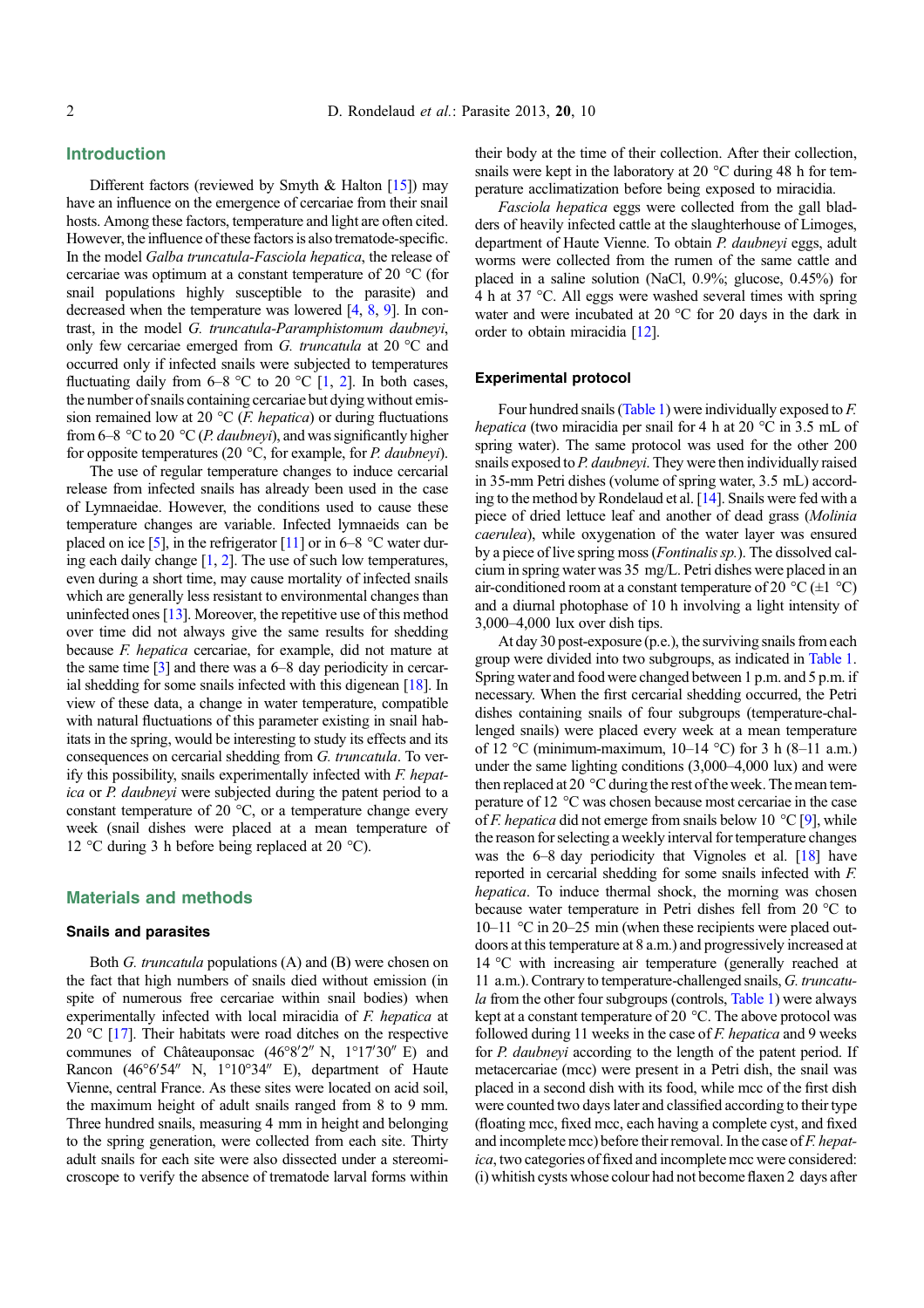| Snail population<br>and parasite | Number of snails<br>at exposure | Subgroups at day 30 p.e.  |                                  |                                  |  |
|----------------------------------|---------------------------------|---------------------------|----------------------------------|----------------------------------|--|
|                                  |                                 | Water temperature         | Number of snails<br>per subgroup | Physiological state<br>of snails |  |
| (A)                              |                                 |                           |                                  |                                  |  |
| F. hepatica                      | 200                             | $20^{\circ}$ C constantly | 81                               | Controls                         |  |
|                                  |                                 | Thermal shock             | 81                               | TC snails                        |  |
| P. daubneyi                      | 100                             | 20 $\degree$ C constantly | 44                               | Controls                         |  |
|                                  |                                 | Thermal shock             | 45                               | TC snails                        |  |
| (B)                              |                                 |                           |                                  |                                  |  |
| F. hepatica                      | 200                             | $20^{\circ}$ C constantly | 77                               | Controls                         |  |
|                                  |                                 | Thermal shock             | 78                               | TC snails                        |  |
| P. daubneyi                      | 100                             | 20 $\degree$ C constantly | 39                               | Controls                         |  |
|                                  |                                 | Thermal shock             | 40                               | TC snails                        |  |

<span id="page-2-0"></span>Table 1. Experimental protocol used to study the effect of thermal shock on production of F. hepatica or P. daubneyi cercariae. TC, temperature-challenged.

shedding, and (ii) whitish cysts whose dome became flattened after its formation. In contrast, fixed and incomplete mcc of P. daubneyi were completely dark brown or blackish just after cercarial encystment, while fixed and complete mcc were refringent with a peripheral brown-blackish ring [\[13\]](#page-5-0).

A routine post-mortem dissection of snail cadavers was performed to separate uninfected snails and those containing only rediae from snails which contained free cercariae and died without shedding (NCS snails).

#### Parameters studied

The first two were the frequency of cercariae-shedding snails (CS snails) and that of NCS snails. In each group, the frequencies were calculated in relation to the number of snails surviving at day 30 p.e. Another parameter was prevalence of infection determined in each group by adding the number of CS snails and that of NCS snails. The differences between frequencies of CS snails, those of NCS snails and prevalences of snail infection were compared using a  $\chi^2$  test. The last parameters were the growth of CS snails during experiment (between snail exposure to miracidia and death), length of the prepatent period, that of the patent period and the number of mcc according to their type (floating, complete and fixed, or incomplete and fixed mcc). One- or two-way analysis of variance was used to establish statistical levels of significance for these last parameters. All statistical analyses were done using the Statview 5.0 software.

The distribution of complete or incomplete and fixed mcc throughout the length of the patent period (expressed in weeks) was also determined. Floating mcc were not considered for this study because most of them were present only during the first 2 weeks.

# **Results**

## Snails infected with F. hepatica

Compared to controls which were always maintained at a constant temperature [\(Table 2\)](#page-3-0), the frequency of CS snails was significantly increased [population (A):  $\chi^2 = 29.84$ ,  $p < 0.001$ ; population (B):  $\gamma^2 = 17.68$ ,  $p < 0.001$ )] in temperaturechallenged groups. However, when each population was considered separately, prevalence values were close to each other and no significant difference was noted. The differences between shell growths of CS snails during the experiment as well as between prepatent periods were insignificant, regardless of snail population and group. In contrast, the patent periods noted for temperature-challenged snails were significantly longer  $(F = 4.12, p \le 0.01)$  than for controls, while snail population did not have an effect on this parameter. The number of floating mcc varied significantly ( $F = 3.55$ ,  $p \le 0.05$ ) with the snail population but was not clearly affected by temperature change. In the other two mcc categories, the values noted for temperature-challenged snails were significantly greater (fixed and complete mcc:  $F = 6.74$ ,  $p < 0.01$ ; fixed and incomplete mcc:  $F = 11.52$ ,  $p \le 0.001$ ) than those recorded for controls, while the effect of snail population was insignificant. Total F. hepatica mcc production per CS snail, including floating mcc, ranged from 143.3 in controls (B) to 361.6 in temperature-challenged snails (A). In contrast, if this production was correlated with the number of G. truncatula at day 30 p.e., the mean values were clearly different between controls (26.0–58.5 mcc) and temperaturechallenged snails (118.1–218.7).

If the values recorded for incomplete and fixed mcc in both populations of snails were pooled, cysts that always remained whitish represented 100% of mcc in controls and 25.4% in temperature-challenged snails. In contrast, whitish mcc with a flattened cyst and often visible cracks in their outer wall (74.6%) were only observed in temperature-challenged snails (data not shown).

[Figure 1](#page-3-0) shows the distribution of fixed mcc in relation to patent period length expressed in weeks. The number of complete mcc peaked during week 2 for controls and week 3 for temperature-challenged snails, and decreased thereafter in both subgroups until week 11. In contrast, the distribution of incomplete mcc varied with the snail group because they were seen during the first three weeks of the patent period in controls and the first nine weeks in temperature-challenged snails (apart from week 7 for which no incomplete and fixed mcc were noted).

## Snails infected with P. daubneyi

[Table 3](#page-4-0) gives the main characteristics of *P. daubneyi* infection in controls and temperature-challenged snails for both populations. In each snail population considered separately,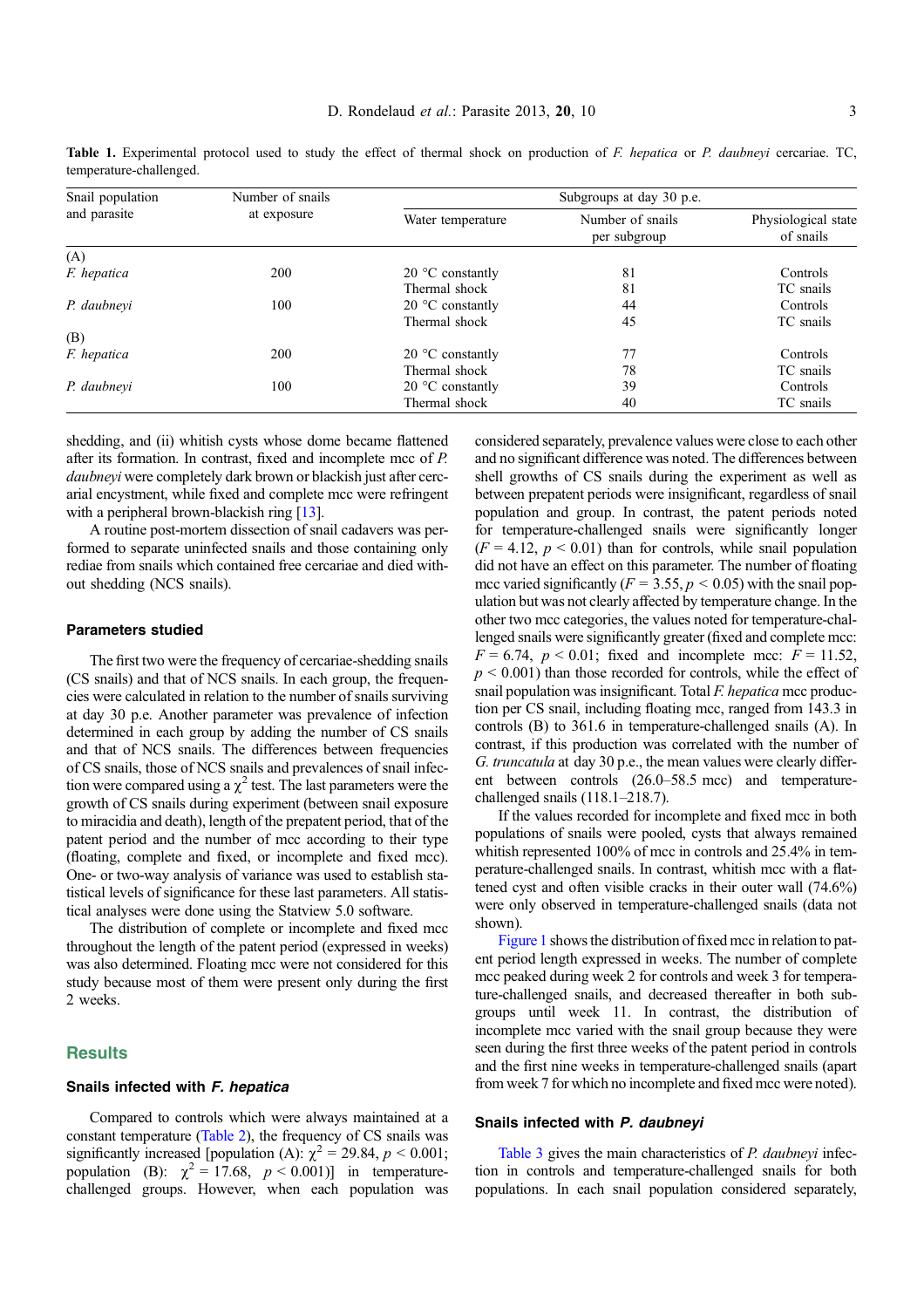<span id="page-3-0"></span>**Table 2.** Main characteristics of F. hepatica infection in snails maintained to a constant temperature of 20  $^{\circ}$ C (controls), or subjected every week to a 3-h stay at a mean temperature of 12  $^{\circ}$ C (TC, temperature-challenged; CS, cercariae-shedding; SD, standard deviation).

| Parameters                                           | Population (A) |                            | Population (B) |                  |
|------------------------------------------------------|----------------|----------------------------|----------------|------------------|
|                                                      | Controls       | TC snails                  | Controls       | TC snails        |
| Number of snails at day 30 p.e.                      | 81             | 81                         | 77             | 78               |
| Number (frequency in $\%$ ):                         |                |                            |                |                  |
| CS snails                                            | 23(28.3)       | 49 $(60.4)^*$              | 14(18.1)       | 37 $(47.4)$ *    |
| NCS snails                                           | 35(43.2)       | 6(7.4)                     | 24(31.1)       | 9(11.5)          |
| Prevalence of infection $(\% )$                      | 71.6           | 67.9                       | 49.3           | 58.9             |
| Mean growth (SD) of CS snails during experiment (mm) | 3.2(0.8)       | 3.1(1.0)                   | 2.3(0.7)       | 2.3(0.9)         |
| Mean length $(SD)$ in days:                          |                |                            |                |                  |
| Prepatent period                                     | 49.5 $(7.7)$   | 48.3(3.0)                  | 50.2(8.3)      | 48.2 $(3.1)$     |
| Patent period                                        | 30.7(9.2)      | 46.2 $(10.3)^*$            | 24.5(11.5)     | 38.7 $(8.9)^*$   |
| Mean number (SD) of mcc shed by CS snails            |                |                            |                |                  |
| Floating mcc                                         | 11.5(5.3)      | 13.3(4.8)                  | 7.2(3.1)       | 4.5(1.7)         |
| Fixed and complete mcc                               | 217.1 (69.3)   | 304.0 $(80.5)^*$           | 134.6 (50.4)   | $214.0 (71.0)^*$ |
| Fixed and incomplete mcc                             | 3.2(2.4)       | 44.3 $(27.2)$ <sup>*</sup> | 1.5(0.7)       | 30.6 $(11.4)^*$  |
| Total mcc production:                                |                |                            |                |                  |
| Per CS snail                                         | 231.8          | 361.6                      | 143.3          | 249.1            |
| Per snail at day 30 p.e.                             | 58.5           | 218.7                      | 26.0           | 118.1            |

\* Significant differences between temperature-challenged snails and controls.



Figure 1. Distribution of *F. hepatica* metacercariae (mcc) for controls (A) and temperature-challenged snails (B) correlated to length of patent period (expressed in weeks). The values noted for controls from both snail populations were pooled. A similar process was also used for values coming from temperature-challenged snails.

the number of CS G. truncatula was significantly higher [population (A):  $\chi^2 = 42.08$ ,  $p < 0.001$ ; population (B):  $\chi^2 = 11.91$ ,  $p \leq 0.001$ ] in temperature-challenged groups than in controls. In contrast, the difference between prevalence values in each population was not significant. Similar findings were also noted for CS snails shell growth during the experiment and prepatent periods. Compared to controls, the length of the patent period in temperature-challenged groups was significantly higher  $(F = 3.65, p < 0.05)$ , whereas snail population did not have a clear effect on this parameter. Significantly greater numbers of fixed mcc (complete cysts:  $F = 4.16$ ,  $p < 0.01$ ; incomplete cysts:  $F = 3.74$ ,  $p < 0.05$ ) were observed in temperaturechallenged groups and these results were independent of snail population. In contrast, the differences between floating mcc were insignificant, regardless of snail population and group. If CS snails were considered, the mean total mcc production ranged from 77.1 to 211.9 but was clearly different between controls (14.6–15.8) and temperature-challenged snails (85.9– 178.9) if values were correlated to G. truncatula numbers at day 30 p.e.

[Figure 2](#page-4-0) gives the distribution of fixed mcc during the patent period. In complete mcc, peaks were noted during week 4 for controls and week 3 for temperature-challenged snails. In contrast, the distribution of incomplete mcc was similar in both subgroups.

#### **Discussion**

In snail groups subjected every week to a temperature change, a significant increase in numbers of CS snails was noted, regardless of snail population and digenean infection.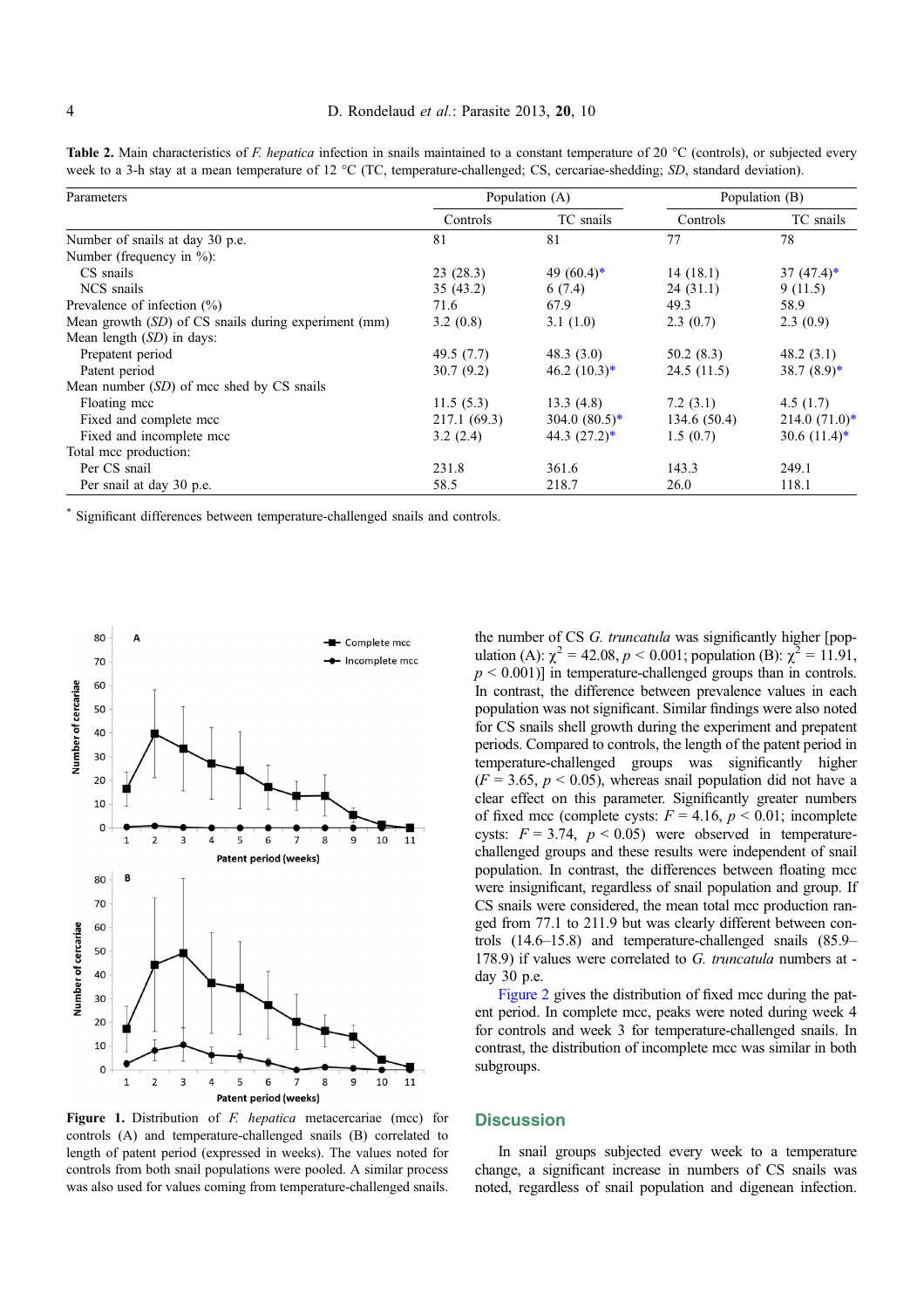<span id="page-4-0"></span>**Table 3.** Main characteristics of P. daubneyi infection in snails maintained to a constant temperature of 20  $^{\circ}$ C (controls), or subjected every week to a 3-h stay at a mean temperature of 12  $^{\circ}$ C (TC, temperature-challenged; CS, cercariae-shedding; SD, standard deviation).

| Parameters                                           | Population (A) |                 | Population (B) |                  |
|------------------------------------------------------|----------------|-----------------|----------------|------------------|
|                                                      | Controls       | TC snails       | Controls       | TC snails        |
| Number of snails at day 30 p.e.                      | 44             | 45              | 39             | 40               |
| Number (frequency in $\%$ ):                         |                |                 |                |                  |
| CS snails                                            | 7(15.9)        | 38 $(84.4)$ *   | 8(20.5)        | $21(52.5)^*$     |
| NCS snails                                           | 31(70.4)       | 4(8.8)          | 13(33.3)       | 3(7.5)           |
| Prevalence of infection $(\% )$                      | 86.3           | 93.3            | 53.8           | 60.0             |
| Mean growth (SD) of CS snails during experiment (mm) | 3.3(1.1)       | 3.5(1.0)        | 2.1(0.9)       | 2.3(0.8)         |
| Mean length $(SD)$ in days:                          |                |                 |                |                  |
| Prepatent period                                     | 69.5(10.6)     | 68.7 (11.2)     | 70.3(8.0)      | 68.4 (8.9)       |
| Patent period                                        | 27.6 (12.9)    | 41.5 $(7.3)^*$  | 24.1(10.3)     | 36.7 $(6.8)^*$   |
| Mean number $(SD)$ :                                 |                |                 |                |                  |
| Floating mcc                                         | 0.7(0.4)       | 1.5(0.9)        | 1.3(0.7)       | 2.4(1.0)         |
| Fixed and complete mcc                               | 91.4 (47.2)    | $204.8~(81.0)*$ | 74.6 (38.5)    | $156.4 (62.3)^*$ |
| Fixed and incomplete mcc                             | $\mathbf{0}$   | $5.6(1.7)^*$    | 1.2(0.5)       | 4.8 $(1.2)$ *    |
| Total mcc production:                                |                |                 |                |                  |
| Per CS snail                                         | 92.1           | 211.9           | 77.1           | 163.6            |
| Per snail at day 30 p.e.                             | 14.6           | 178.9           | 15.8           | 85.9             |

\* Significant differences between temperature-challenged snails and controls.



Figure 2. Distribution of P. daubneyi metacercariae (mcc) for controls (A) and temperature-challenged snails (B) correlated to length of patent period (expressed in weeks). The values noted for controls from both snail populations were pooled. A similar process was also used for values coming from temperature-challenged snails.

For *F. hepatica*, temperature change provided an effective stimulus to induce cercarial release in G. truncatula populations that were only weakly susceptible to this digenean. Numerous infected snails, which normally kept cercariae within their bodies at a constant temperature of 20  $\degree$ C, shed these larvae when they were placed at a lower temperature during a few hours. This finding disagreed with reports by Audousset et al. [[4\]](#page-5-0), Kendall and McCullough [[9](#page-5-0)] because these authors declared that cercarial release of *F. hepatica* in highly susceptible *G. truncatula* populations was optimum at 20 °C. Two complementary hypotheses may be proposed to explain this difference. The first might be the difference which exists between susceptibilities of snail populations towards the parasite (weakly susceptible in the present study, and highly susceptible in the case of the above authors). The second is to assume that 20  $\degree$ C would not constitute an ideal temperature for *F. hepatica*infected snails, even though a quicker development of larval forms was seen than for lower temperatures [\[12](#page-5-0)]. An element supporting the latter hypothesis was the number of mcc noted in temperature-challenged snails which was significantly higher than that recorded in controls always raised at  $20^{\circ}$ C. The results noted for *P. daubneyi* in the present study agreed with the reports by Abrous et al. [\[1](#page-5-0), [2\]](#page-5-0) and demonstrated that regular fluctuations of temperature are essential for cercarial shedding from numerous infected snails.

The longer patent period in temperature-challenged snails can be easily explained by the protocol used, as the fact of decreasing water temperature, even during a short time, for snails after their first cercarial shedding resulted in a slower differentiation of cercariae over time [\[12](#page-5-0)] and, consequently, in lengthened snail life [\[16\]](#page-6-0). In contrast, the significantly greater mcc production noted in temperature-challenged snails is more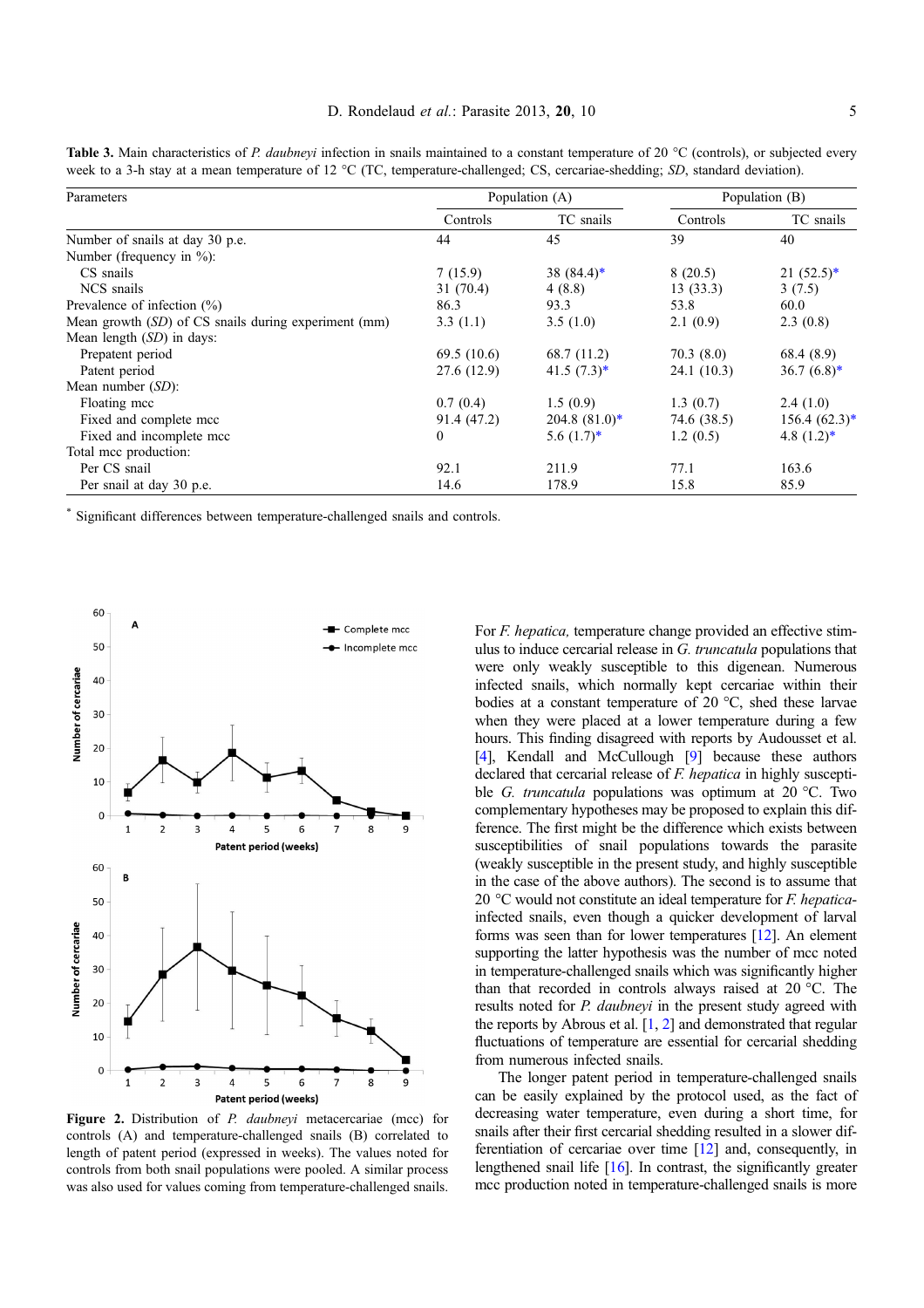<span id="page-5-0"></span>difficult to understand, at least for *F. hepatica*. In our opinion, two perhaps complementary hypotheses might be proposed. The first is to correlate this higher mcc production to the longer patent period seen in temperature-challenged snails, which would allow the release of additional mcc when compared to that noted in controls. The second hypothesis is to interpret this higher mcc production as the consequence of temperature changes because the mean cercarial production of each digenean in temperature-challenged snails [\(Figures 1](#page-3-0) and [2](#page-4-0)) was clearly higher during the first 6 weeks of the patent period than of control G. truncatula. The stimulus caused by temperature change would result in an exit of numerous mature cercariae, followed by some immature cercariae free within the snail but which have not ended their differentiation by accumulating glycogen and fatty acids [7] in their body.

In both digenean infections, incompletely formed mcc were more numerous in temperature-challenged groups than in controls. In the case of F. hepatica, mcc which remained always whitish (without flaxen or tawny colour) might correspond to immature cercariae, each having still incompletely differentiated cystogenic cells [6, 10] at the time of shedding. Other incomplete mcc might correspond to younger cercariae in differentiation but these larvae would not support encystment and would die after this process, thus leading to the collapse of their dome-shaped cyst and probably cracking of their outer wall. The formation of these incomplete mcc poses a problem for collecting viable *F. hepatica* mcc coming from temperature-challenged snails because they represented 12.2% (population A) or 14.2% (population B) of mcc produced by CS snails ([Table 2](#page-3-0)). In the case of P. daubneyi, brown or blackish mcc observed just after cercarial encystment might be cercariae which died during or just after this process and rapidly became dark in the following hours. Their presence in mcc production seems less prejudicial for mcc collection because they can be differentiated from other mcc and only represent 2.6% (population A) or 2.9% (population B) of mcc coming from CS snails in temperature-challenged groups [\(Table 3](#page-4-0)).

In conclusion, the use of regular temperature changes for infected G. truncatula during the patent period gives a maximum number of snails which shed their cercariae in the case of F. hepatica or P. daubneyi; and enhanced mcc production by CS snails. However, this method also results in production of incompletely formed mcc which are sometimes difficult to identify, especially for *F. hepatica*, in reason of their probably limited viability. Mcc collection from temperature-challenged snails for infecting ruminants must be carefully carried out to avoid eventual problems of non-infection in these definitive hosts. Moreover, as daily temperature fluctuations in nature also had a positive effect of mcc production [9], it seems useful to determine the proportion of incompletely formed mcc produced by naturally-infected G. truncatula because all populations of this species did not have the same susceptibility towards local  $F.$  hepatica or  $P.$  daubneyi  $[17]$  $[17]$ .

Acknowledgements. The authors thank Dr. J. Cook-Moreau for revising the English text.

# **References**

- 1. Abrous M, Rondelaud D, Dreyfuss G. 1999a. Influence of low temperatures on the cercarial shedding of Paramphistomum daubneyi from the snail Lymnaea truncatula. Parasite, 6, 85-88.
- 2. Abrous M, Rondelaud D, Dreyfuss G. 1999b. Paramphistomum daubneyi and Fasciola hepatica: influence of low temperatures on the shedding of cercariae from dually infected Lymnaea truncatula. Parasitology Research, 85, 765–769.
- 3. Andrews SJ. 1999. The life cycle of Fasciola hepatica, in Fasciolosis, Dalton JP, Editor. CABI Publishing: Oxon, 1–29.
- 4. Audousset JC, Rondelaud D, Dreyfuss G, Vareille-Morel C. 1989. Les émissions cercariennes de Fasciola hepatica L. chez le mollusque Lymnaea truncatula Müller. A propos de quelques observations chronobiologiques. Bulletin de la Société Française de Parasitologie, 7, 217–224.
- 5. Caron Y, Lasri S, Losson B. 2007. Fasciola hepatica: a study of the vectorial capacity of four different species of lymnaeid snails commonly found in Belgium. Veterinary Parasitology, 149, 95– 103.
- 6. Dixon KE. 1966. A morphological and histochemical study of the cystogenic cells of the cercaria of Fasciola hepatica L. Parasitology, 56, 287–297.
- 7. Graczyk TK, Fried B. 1999. Development of Fasciola hepatica in the intermediate host, in Fasciolosis. Dalton JP, Editor. CABI Publishing: Oxon, p. 31–46.
- 8. Hodasi JKM. 1972. The output of cercariae of Fasciola hepatica by Lymnaea truncatula and the distribution of metacercariae on grass. Parasitology, 65, 431–436.
- 9. Kendall SB, McCullough FS. 1951. The emergence of the cercariae of Fasciola hepatica from the snail Lymnaea truncatula. Journal of Helminthology, 25, 77–92.
- 10. Mercer EH, Dixon KE. 1967. The fine structure of the cystogenic cells of the cercaria of Fasciola hepatica L. Zeitschrift für Zellforschung und Mikroskopische Anatomie, 77, 331–344.
- 11. Mud Snail Study Group. Omphiscola glabra captive breeding programme. Release strategy, 2006, Website: <http://www.ephemeroptera.pwp.blueyonder.co.uk/mssg/1869> (Consulted on March 22, 2012).
- 12. Ollerenshaw CB. 1971. Some observations on the epidemiology of fascioliasis in relation to the timing of molluscicide applications in the control of the disease. Veterinary Record, 88, 152–164.
- 13. Rondelaud D, Vignoles P, Dreyfuss G. 2009. La Limnée tronquée, un mollusque d'intérêt médical et vétérinaire. PULIM: Limoges.
- 14. Rondelaud D, Fousi M, Vignoles P, Moncef M, Dreyfuss G. 2007. Optimization of metacercarial production for three digenean species by the use of Petri dishes for raising lettucefed Galba truncatula. Parasitology Research, 100, 861–865.